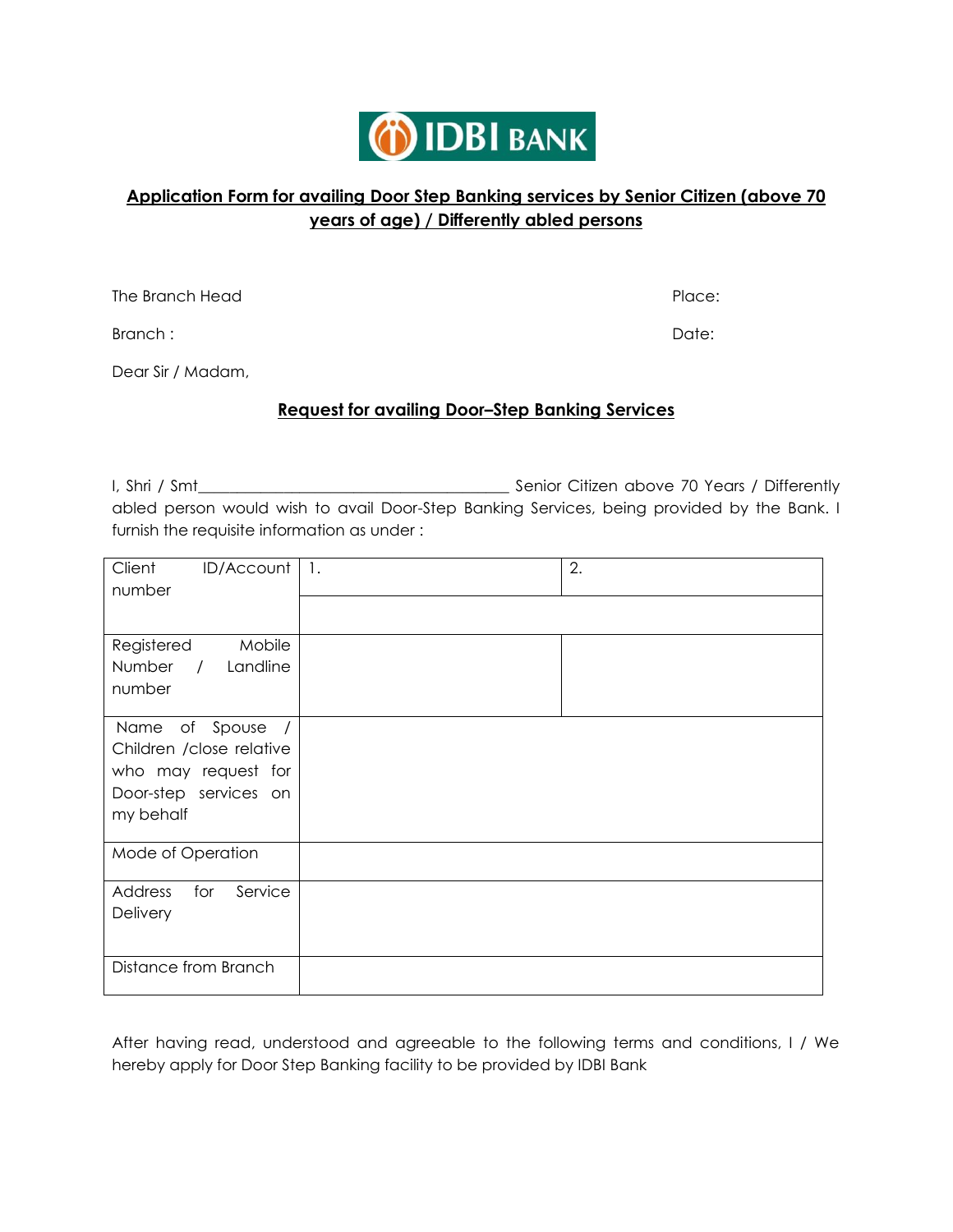## **Terms & Conditions**

- 1. I/we, through this Application Form, do hereby request IDBI Bank Ltd (**IDBI Bank/Bank)** to grant me/us the Doorstep Banking Services **(Services)** to the above account. I/we do hereby declare and confirm that I/we have personally read and understood and interpreted, in vernacular, in full, before execution, all terms & conditions mentioned hereunder and shall be bound by the terms and conditions as may be in force from time to time.
- 2. I/we understand that the Services shall be offered to fully KYC compliant accounts of Senior Citizens of more than 70 years old and differently abled, infirm(having medically certified chronic illness or disability) and visually impaired customers.
- 3. I/we understand that the Service Charge indicated below shall be applicable for availing the facility:

| Request                                                                                      | <b>Proposed Service Charge per</b><br>visit<br><b>Exclusive of GST)</b> |
|----------------------------------------------------------------------------------------------|-------------------------------------------------------------------------|
| Financial<br>(Pick up of cash, Pick up of cheques, RTGS,<br>NEFT Requests, Delivery of cash) | Rs.100                                                                  |
| Non-Financial<br>(Submission of KYC Documents and Life<br>Certificates)                      | Rs.50                                                                   |

- 4. I/we understand that the Services shall be made available through Home Branch as above on Home Branch working days between 10:00 AM and 1:00 PM. Requests received between 10:00 AM and 1:00 PM will be executed within the same day on best effort basis but not later than T+1 working day (holidays excluded), whereas requests received by the Home Branch after 1 PM will be executed on the next working day.
- 5.I/We further agree and acknowledge that in the event of Covid 19/natural calamities or any such unforeseen circumstances which are beyond the reasonable control of the Bank officials, the services will not be extended till the normalization of the situation in the particular area/city where the services are provided.
- 6.I/we agree and acknowledge that only one request can be made per day for availing Services.
- 7.I/we understand that the Services that shall be offered are Pickup and Delivery of Cash, Pickup and Delivery of Instruments, Delivery of DDs, Submission of KYC documents, Submission of Life Certificates, FD Receipts, RTGS, NEFT requests and any other requests as decided by the Bank at a later stage.
- 8.I/we understand and confirm that the service shall be made if the request for the same is made by me/us to Customer Care Center or to the Home Branch from my/our Registered Mobile Number with the Bank.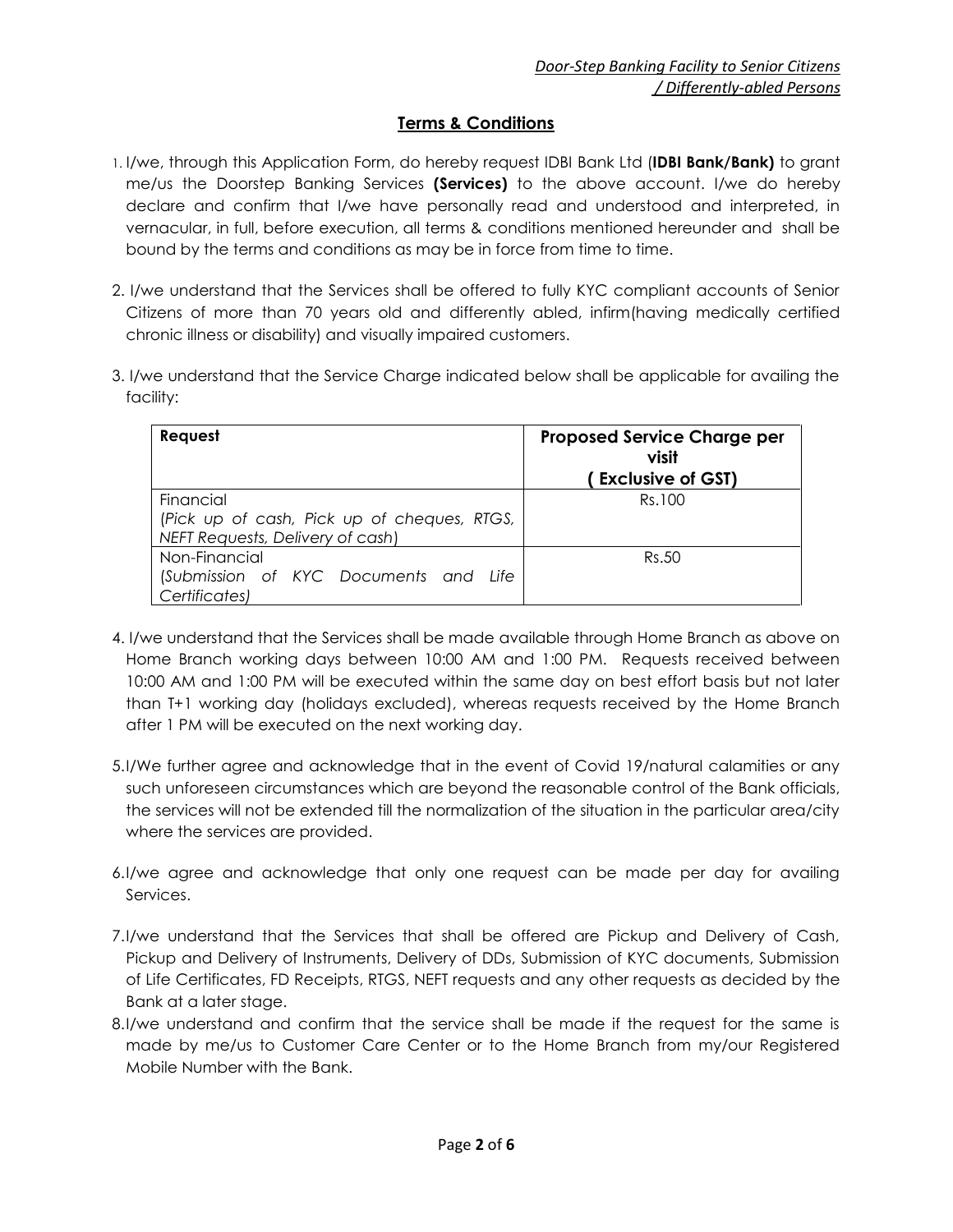- 9.I/we agree and understand that IDBI Bank shall act upon the instructions /requests only if, in the opinion of concerned officer of IDBI Bank, such Instructions are clear and unambiguous. The decision of the officer of IDBI Bank whether any such instructions are clear and unambiguous or not shall be conclusive and binding on me/us.
- 10.I/we confirm that I/we shall be bound by all or any action of IDBI Bank in complying with the instructions / requests even if such instruction has been countermanded by a subsequent instruction or any written order or direction given by me/us, if IDBI Bank has already commenced acting upon the first of such instructions (without prejudice to it having received and acted upon a subsequent instruction or direction).
- 11. I/we agree and confirm that I/we shall be responsible for the accuracy and authenticity of the instructions/requests given by me/us and IDBI Bank shall not be required to independently verify the veracity, authenticity or validity of instructions. Where IDBI Bank considers the instructions to be inconsistent or contradictory, it may seek clarifications from me/us before acting upon any instruction, as it deems fit. IDBI Bank has no liability or obligation to keep a record of the instructions to provide information to me/us or for verifying my/our instructions. IDBI Bank may refuse to comply with the instructions without assigning any reason or notice and shall not be under any duty to assess the prudence or otherwise of any instruction and have right to suspend the operations through the Services or carrying out of instructions if it has reason to believe that my/our instructions will or expose to direct or indirect loss to IDBI Bank, or IDBI Bank may require indemnity and/or comfort from me/us before continuing to restore/perform the Services and/or instructions.
- 12. I/we confirm that I/we shall be responsible for the correctness of information supplied to the Bank for use of Services. I/we am/are aware that Bank shall have no liability for the consequence arising out of erroneous information supplied by me/us. If I/we notice an error in the instructions supplied to the Bank, I /we shall immediately advice the Bank which will endeavor to correct the error wherever possible on a reasonable best effort basis.
- 13. I/we understand that the Service shall be provided only at my/our address registered with the Bank in its records and is within 5 kms radius of the Home Branch.
- 14. In case of cash Deposit or Pickup, the minimum amount shall be Rs.5,000/- and the maximum amount can be Rs.25,000/-. These amounts can be revised by the Bank at its sole discretion.
- 15. I/We shall not provide any cut/soiled/mutilated/tampered/defective currency notes to the Bank Official/Agent. Any such cut/soiled/mutilated/tampered/defective currency note shall not be accepted by the Bank Official/Agent and shall be returned to me/us. I shall ensure that the Bank Official/Agent counts all the monies provided and puts the monies in the Cash Deposit Envelope in my/our presence. Based on the transaction type, IDBI Bank shall debit/credit the Account with such amount. If in the event, IDBI Bank ascertains any or all of the currency notes provided by me/us to the Bank Official/Agent are defective/discrepant/counterfeit, the Bank shall endeavor to notify me/us about the same and shall only credit the Account with such amount as calculated after deducting the total value of the discrepant/defective/counterfeit currency notes provided by me/us. IDBI Bank will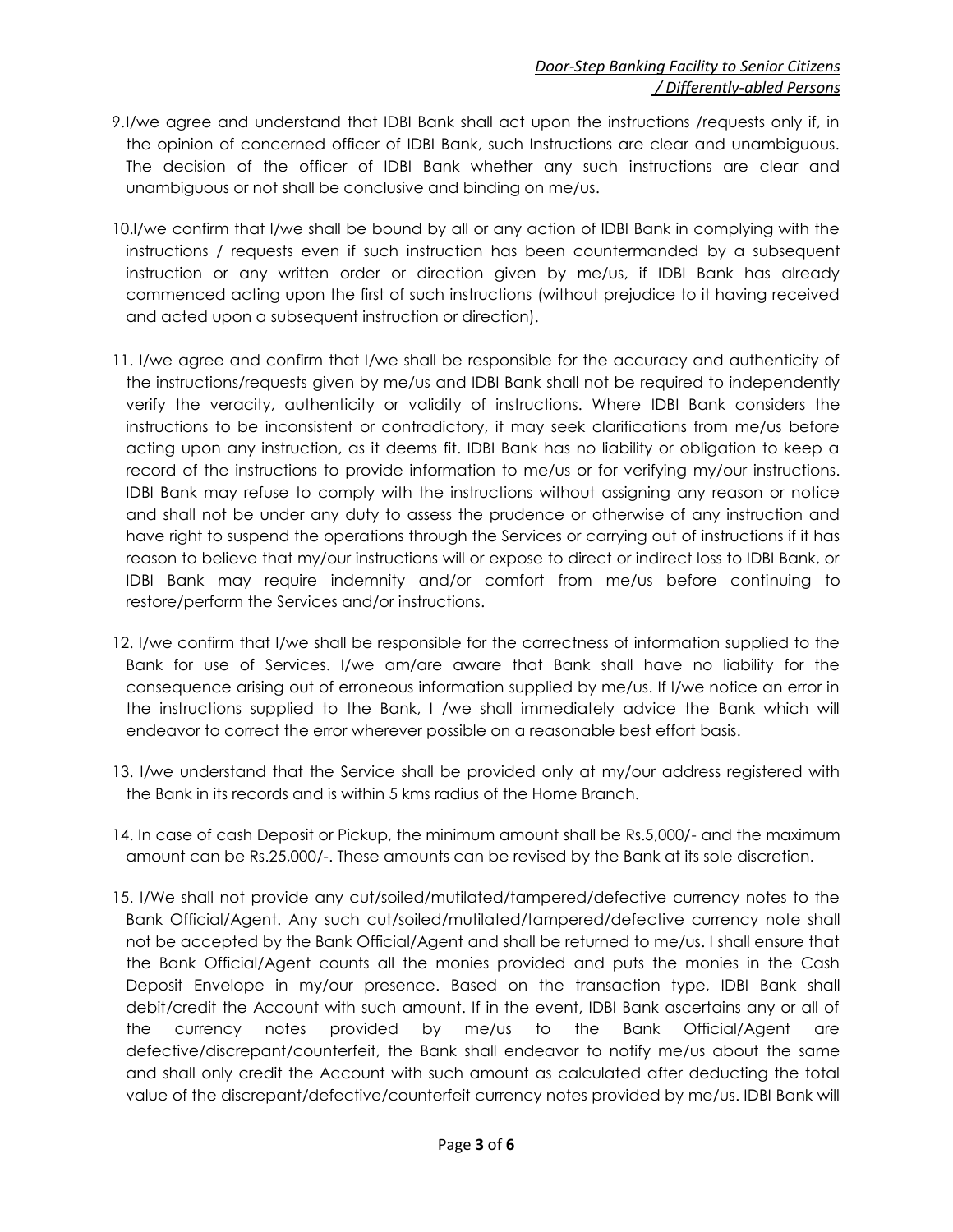## *Door-Step Banking Facility to Senior Citizens / Differently-abled Persons*

take suitable action as prescribed by Reserve Bank of India (RBI) in such case at my risk and responsibility. I/we agree and confirm that IDBI shall not be held liable for not crediting any such amount of the total value of the defective/discrepant/counterfeit currency notes in my/our Account and that the decision of IDBI Bank with regards to determining any defectiveness of the currency notes provided by me/us shall be final and binding upon me/us.

- 16. I/we are aware that post successful online transaction, an SMS alert will be sent to my/our registered mobile number. This SMS can be used as a valid proof for the transaction.
- 17. For Instrument Pickup service, I/we shall not provide any stale/mutilated/tampered/defective instruments to the Bank Official / Agent. The Bank official/Agent shall provide me with a duly signed and stamped acknowledgment of the Instruments provided by me/us to the Bank official/ Agent. I/we agree and confirm that IDBI Bank shall not be held liable for not crediting any such amount of the total value of the stale/mutilated/tampered/defective instruments in my/our Account. I/we agree that the Instruments would be credited to the account in the next clearing cycle, depending upon the timings of the concerned local clearinghouse. I/we further agree that the amount would be credited to my/our account subject to realization of the Instruments.
- 18. I/we hereby agree and acknowledge that the Bank may use the service of its own staff and / or a third party service provider/courier/agent (as and when required) for providing Services. In this regard, the Bank shall have the right to share my information with said third party and shall not be liable for the act and omission by such third parties in relation to Services including but not limited to delay and/or non-availability of any of the facilities thereof for whatever reasons.
- 19. I/we agree and acknowledge that that Bank, at its sole discretion from time to time, may specify charges for availing Services and I/we authorize the Bank that the same shall be debited to my/our account by the Bank, after successful completion of the Services. I/we, further acknowledge that any further change in the charges/fees shall be displayed on the website and /or at the Branch of the Bank and/or by sending SMS/e-mail to the registered mobile number/e-mail id. Any amendments to the charges and or the fees will be given effect only 30 days after the issue of notice to me/us. Failure to pay the charges/fees (including applicable taxes) on or before the specified date will render me/us liable to pay interest at such rate as may be stipulated by IDBI Bank and/or withdrawal of the Services without any liability to IDBI Bank.
- 20 .I/we agree and acknowledge that if at the appointed time, the Bank official/Agent reaches the registered address but is unable to deliver the services for reasons attributable to me/us, the applicable charges would be payable by me/us, and the service request shall be automatically cancelled.
- 21. I/we hereby confirm, declare and acknowledge that the Services are availed on the active account operated singly and/or joint account with mode of operation, Either or Survivor/ Former or Survivor.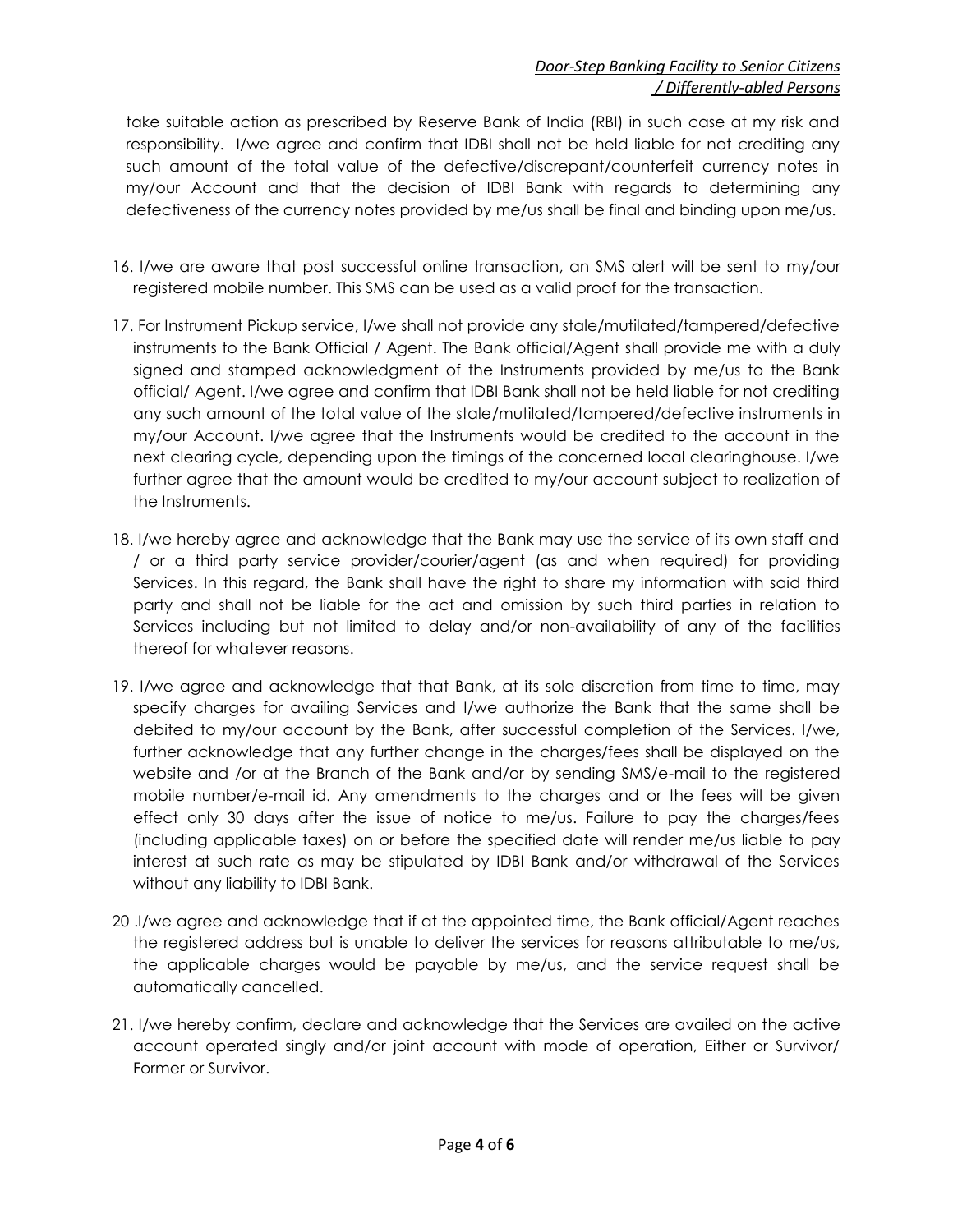### *Door-Step Banking Facility to Senior Citizens / Differently-abled Persons*

- 22. I/we hereby agree and undertake to furnish my/our original identity proof to the Bank official / third party service provider, as the case may be, for verification and shall check and verify the visiting bank official's/ third party service provider's original identity card. In case of difficulty in ascertaining the identity, an additional identity proof can also be demanded from the Bank official/ third party service provider.
- 23. I/we also undertake to share the Request number received in my Mobile Phone Number with the Bank official/ third party service provider for identification.
- 24. I/we hereby authorize IDBI Bank to exchange, share or part with all the information relating to my/our account and all information pertaining to me/our or as expressed in the application made for availing Services to its affiliates/ banks/ financial institutions/ credit bureaus/ agencies/ statutory bodies as may be required and undertake not to hold IDBI Bank and their agents liable for use of the aforesaid information.
- 25. I/we are aware and acknowledge that Services are a mere extension of banking services offered at the Home Branch & are being provided at the sole discretion of IDBI Bank and does not provide any right to claim the services at my/our door step. IDBI Bank may, in its sole discretion, at any time, without notice, be entitled to withdraw, discontinue, cancel, suspend/ or terminate Services and shall not be liable to me/us for any loss or damage suffered by me/us resulting in any way from such suspension or termination.
- 26. I/we are aware that IDBI Bank shall have the absolute discretion to amend or supplement any of the Terms and Conditions, features and benefits of Services and charges. IDBI Bank shall notify / communicate the amended Terms and Conditions by hosting the same on its website and in any other manner as decided by IDBI Bank. I/we hereby confirm that I/we shall regularly review the Terms and Conditions, including amendments thereto as may be posted on the website of the Bank and it shall be deemed that I / we have accepted the amended Terms and Conditions by continuing to avail the Services.
- 27. I/we agree to indemnify and keep indemnified and hold harmless IDBI Bank against all and any claims, suits, liability, damages, losses, costs, charges, expenses, proceedings and action of any nature whatsoever made or instituted against IDBI Bank or incurred by IDBI Bank on account of availing Services by me/us. I/we, further confirm that my liability to indemnify IDBI Bank shall survive discontinuation of Services.
- 28. I/we hereby authorize IDBI Bank to charge to the account held with IDBI Bank to the extent of all outstanding dues arising as a result of or in connection with Services.
- 29. I/we agree that the Services offered to me/us by the Bank are non-transferable under any circumstances and shall be used by me/us only.
- 30. I/we agree and acknowledge that IDBI Bank shall not be liable for (1) any inaccuracy, error or delay in, or omission of, (i) any data, information or message in the instruction, or (2) any loss or damage arising from or occasioned by (a) any such inaccuracy, error, delay or omission; (b) non-performance; (c) interruption in any such data, information or message, due either to any act or omission by IDBI Bank due to failure of operational systems or any requirement of law or any internal policy of IDBI Bank or due to "force majeure" (e.g. fire,